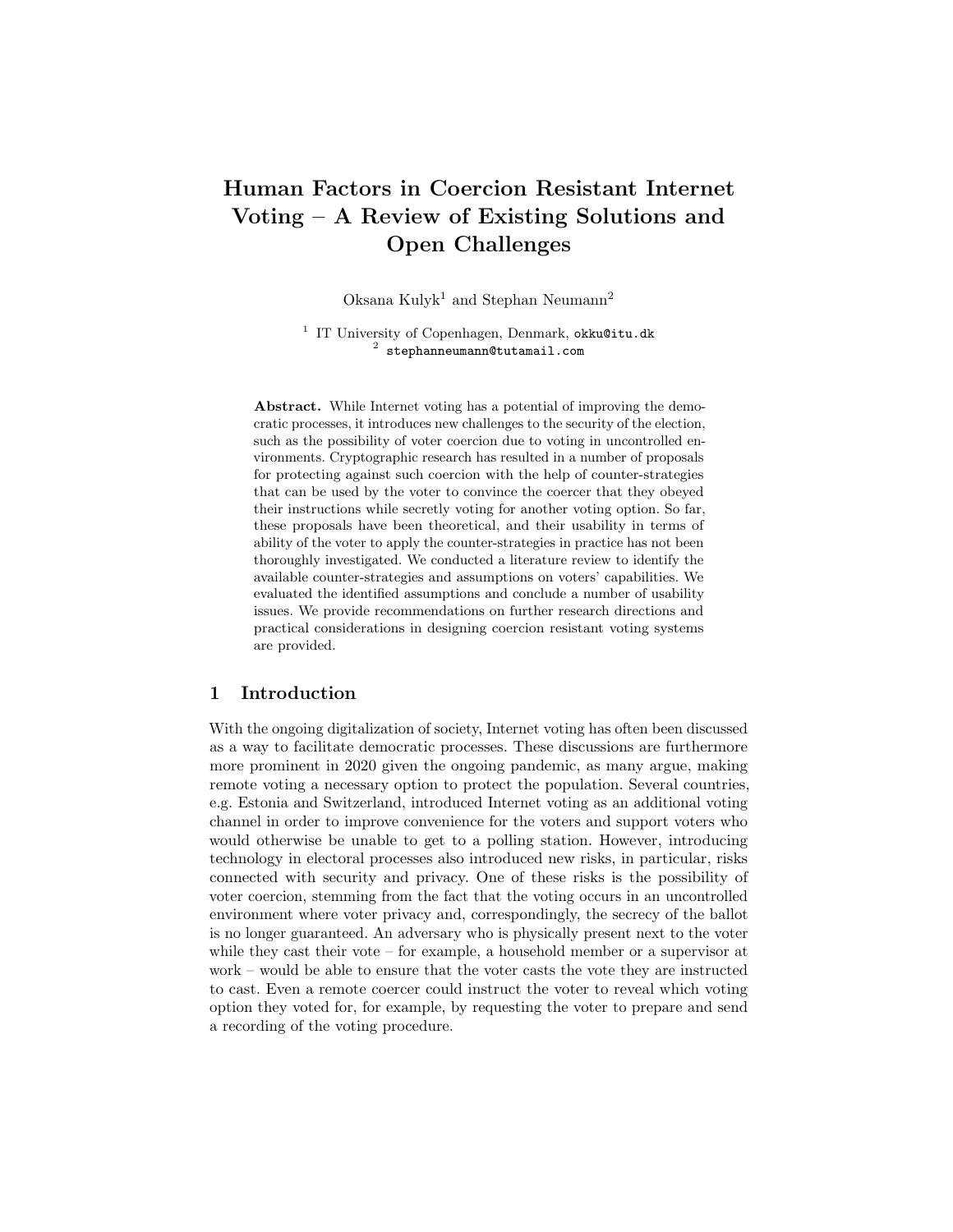In order to prevent such attacks, a number of works in the e-voting community focused on developing schemes for the voting systems with the so-called coercion resistance property, see e.g. [1, 5, 28]. A scheme that is coercion resistant aims to protect voters' privacy even if the adversary can actively communicate with the voter and coerce them to reveal secret information or to behave in a certain way. A related concept is receipt-freeness, which specifically focuses on preventing the voter from creating a receipt that would prove to the adversary how they voted. One of the ways the schemes satisfy coercion resistance and/or receipt-freeness is via the so-called counter-strategy. The idea is, that the voter pretends to follow the coercer's instructions, while secretly following a different procedure that allows them to vote for their preferred voting option. The counter-strategy succeeds if the coercer is not able to tell whether it has been applied, or whether the voter has voted as instructed.

While the underlying cryptographic mechanisms of the proposed schemes can guarantee the success of a counter-strategy under the defined security model, it is still crucial to ensure that the voter is capable of performing them correctly. Usability therefore becomes a fundamental issue. While a number of works have investigated usability and other human factors in e-voting (see e.g. [37, 46]), only a few have considered the actions required by the voter to ensure coercion resistance from the usability point of view [42, 43]. These studies have pointed that the counter-strategies proposed by investigated systems rely on complicated concepts not understandable by the voter and on complex actions required from the voter. As these studies focused on the evaluation of a specific voting scheme and its implementation, no systematic investigation on the available counterstrategies from a variety of systems has been done yet. The general practical issues of coercion resistant voting systems are studied by Krips and Willemson [33], however, their work does not focus on human factors of such systems.

This paper describes the results of a conducted literature review to identify the counter-strategies available in voting literature on the topic of coercion resistance. We study the assumptions regarding the voter capabilities in applying these counter-strategies from the human factors point of view. We identify a number of challenges in designing coercion resistant systems and provide recommendations on addressing these challenges and future work directions.

# 2 Methodology

In order to identify the existing counter-strategies a search using keywords "coercion resistance voting" and "receipt-freeness voting" in SpringerLink, IEEE, ACM and USENIX proceedings databases has been conducted. The search was limited to papers in computer science written in English language that are in open access from the authors' institution. Additionally, a search using the same keywords was performed in Google Scholar. From the search results, the papers that propose an Internet voting scheme satisfying some variant of receipt-freeness and/or coercion resistance were identified.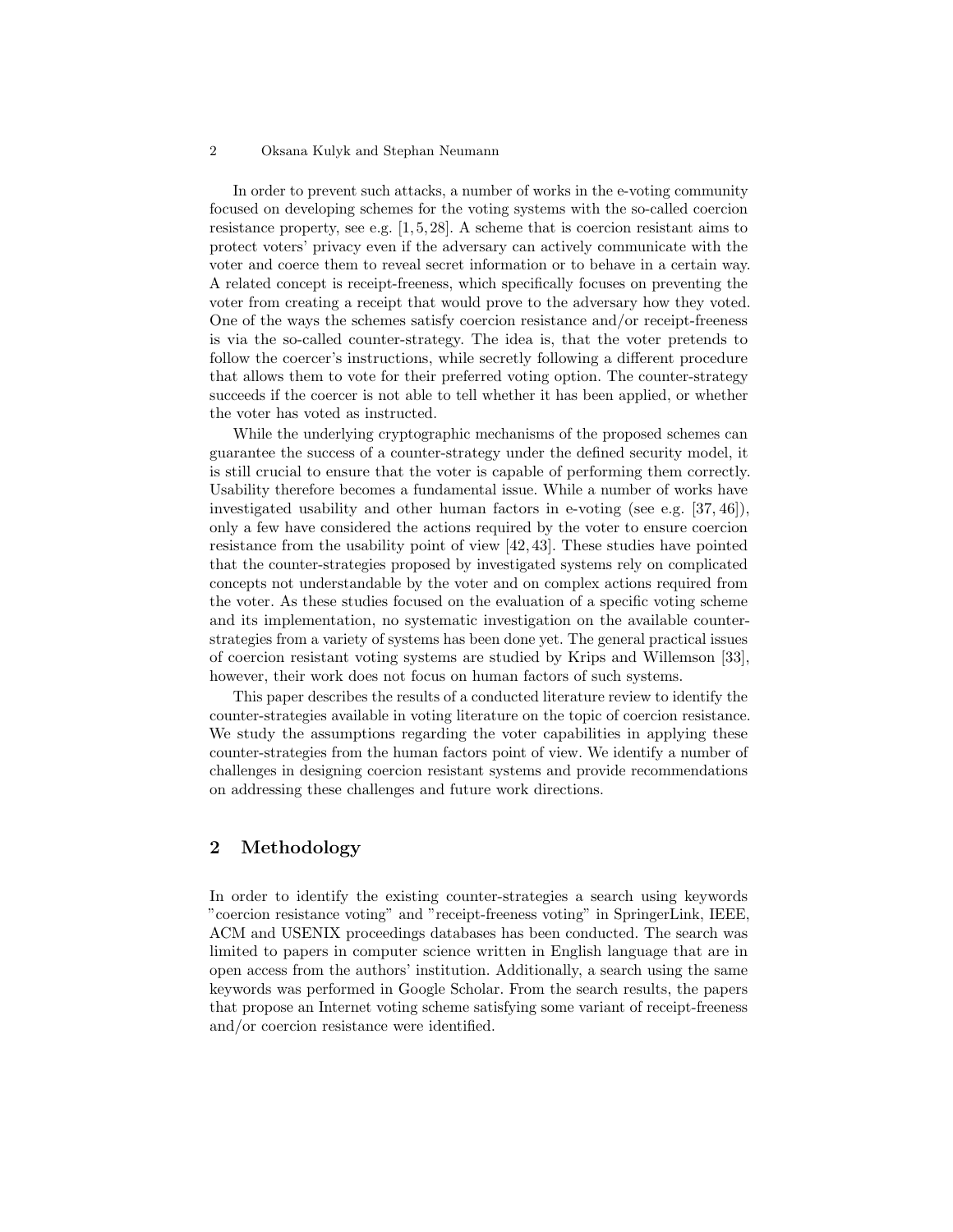Note, we do not include proposals for polling-place voting, as these assume a controlled environment. We furthermore do not consider the proposals that rely on security mechanisms other than counter-strategies (e.g. rerandomisation of a vote by a voting system component [13] or relying on a tamper-resistant device that does not reveal the encryption randomness to the voter [8]), since these do not protect against an attacker that is either physically present or demands a recording of the voting procedure from the voter. Furthermore, we exclude the papers that focus on improving one specific part of the procedure towards providing better protection against coercion (e.g. such as the individual verification in the original proposal in Selene [49], or preventing disclosure from published tally results in ShuffleSum [10]) without considering other steps of the election procedure such as actual vote casting.

## 3 Results

A total of 51 papers were identified, containing the proposals that can be classified into the following categories: fake credentials, deniable vote updating, vote masking and code voting. Table 1 provides an overview of the number of proposals in each category. We explain the counter-strategies in each category in more detail, considering the following coercion scenario. The adversary wants to coerce the voter to cast a vote for Eve, while the voter attempts to cast a vote for Alice instead<sup>3</sup> . In our description, we focus on human factors challenges and assumptions of the counter-strategies, referring to the work by Krips and Willemson [33] for an overview of more technical assumptions or coercion resistant systems.

| Counter-strategy | $\bf$ Papers                                                              | Total |
|------------------|---------------------------------------------------------------------------|-------|
| Fake credentials | $[2-6, 12, 15, 16, 18, 19, 22, 24, 27-29, 32, 41, 43, 47, 48, 52-55, 29]$ |       |
|                  | [57, 58, 61, 65, 66]                                                      |       |
|                  | Deniable vote updating [11, 14, 20, 25, 34, 36, 38, 39, 44, 45, 56]       |       |
| Masking          | [7, 17, 26, 30, 31, 50, 59, 62–64]                                        |       |

Table 1. Classification of scientific papers into counter strategies against voter coercion.

#### 3.1 Fake credentials

By far the most popular counter-strategy relies on the existence of so-called fake credentials. The idea behind the counter-strategy is as follows. Given a space of available credentials  $\mathcal{C}$ , the voter is provided with a unique and secret credential

<sup>&</sup>lt;sup>3</sup> Note, while other possible combinations of goals for both adversary and the voter exist (for example, the voter might want to avoid voting for Eve without necessarily casting a ballot for another candidate, or adversary might want to force the voter to abstain instead of voting for a specific candidate), these are only briefly discussed and are not in the focus of this paper.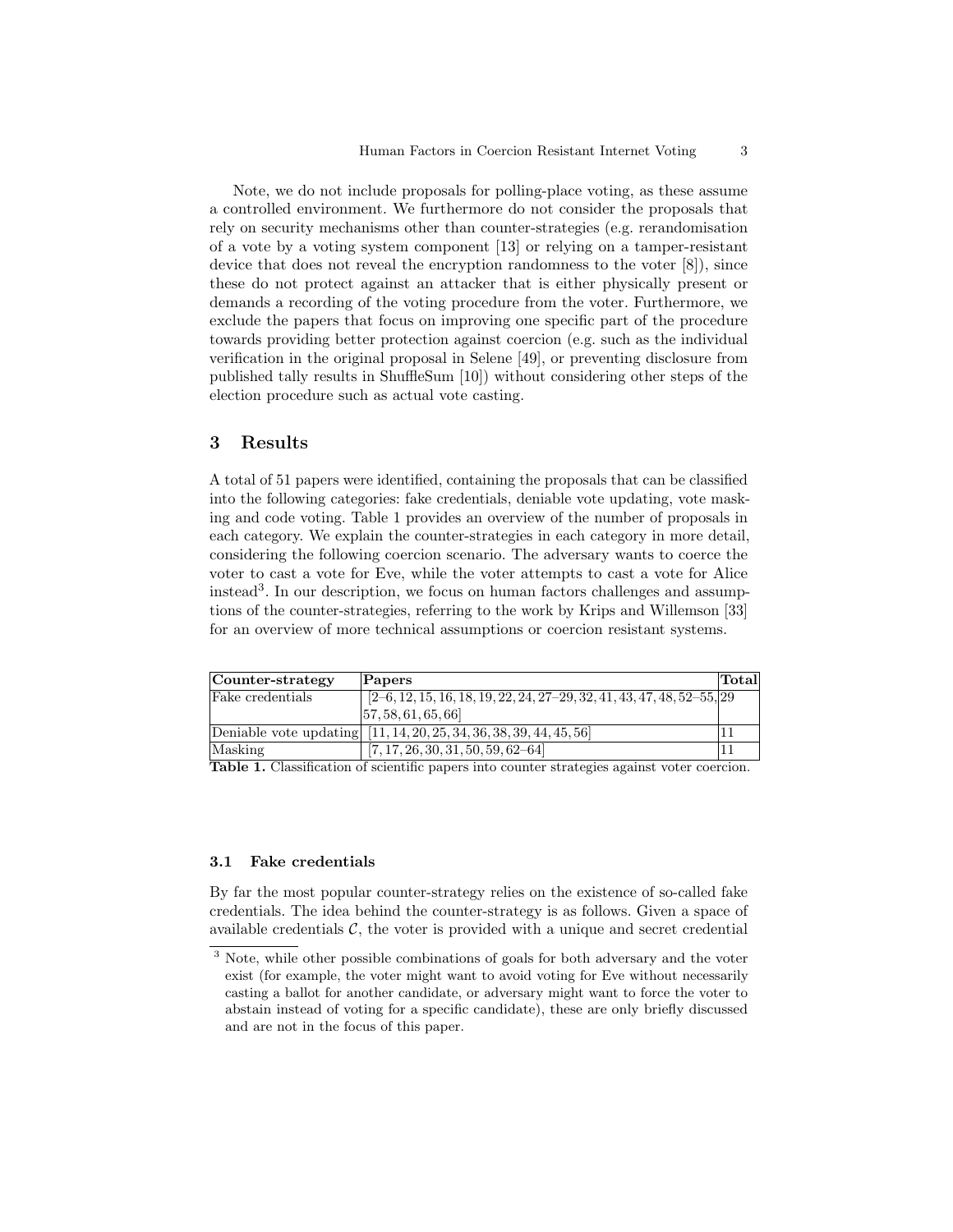$\hat{c} \in \mathcal{C}$  during voter registration, so that the credential is distributed before the election via an untappable channel. When voting, the voter uses the credential  $\hat{c}$ to authenticate themselves to the voting system. If the voter is coerced, instead of authenticating themselves with their real credential, they generate and use a so-called fake credential  $c' \neq \hat{c}$ . The fake credential is indistinguishable from the real one by the adversary, and is accepted by the voting system without outputting an authentication error. The votes submitted with the fake credential are, however, are excluded from tallying. The voter then can cast a valid vote for their preferred candidate when they are not being observed by the adversary. In case the voter only wants to prevent voting for an adversarial candidate, no further actions are required.

While some of the described schemes do not specify how the credentials are stored, providing only a description of the protocol without going into practical implementation aspects (e.g. [28]), others rely on storing various values such as cryptographic secret keys on a tamper-resistant trusted device (see e.g. [43, 47]. The purpose of this device is to ensure, that neither an adversary nor the voter themselves can get access to the information stored on it.

Human factors assumptions The success of the fake credential counterstrategy depends on how secure these credentials are managed. This results in the assumptions on voters' behaviour as described below.

Inputting real credentials. The first assumption is crucial, first and foremost, for the case when no coercion occurs and the voter simply wants to cast a vote for their preferred candidate. In that case, they have to enter their real credential into the system. They, however, would not be provided with any feedback from the system, whether the credential is actually correct – after all, a potential coercer who observes the voting would otherwise be able to tell whether the voter obeys the adversary's instructions or applies a counter-strategy. This assumption is especially crucial in systems where any credential  $c \in \mathcal{C}$  is admissible by the system and treated as fake as long as  $c' \neq \hat{c}$  – in such a case, any typo or other mistake in entering the credential will result in casting an invalid vote, without the voter knowing it.

One approach to facilitate this assumption relies on the so-called panic passwords [15]. The idea is to use a separate type of credential that would allow the voter to signal being coerced. Thus, each voter is assigned a set  $I \subset \mathcal{C}$  of admissible credentials, of which  $\hat{c} \in I$  is the only real credential that allows casting a valid ballot. Whenever the voter authenticates themselves using any value  $c \in \mathcal{C}/I$ , the system outputs an authentication error. If the voter uses  $c' \in I$ ,  $c' \neq \hat{c}$ , the system treats  $c'$  as a fake credential and the voter as coerced, and accepts  $c'$  without outputting any error. Using such an approach it is crucial to define  $I$  in such a way that makes it unlikely that the voter mistakenly enters another credential  $c' \in I$  instead of c. The authors of [15] propose to define I as any passphrase that consists of a given number of dictionary words. Such a system is likely to protect against typos (especially if one excludes dictionary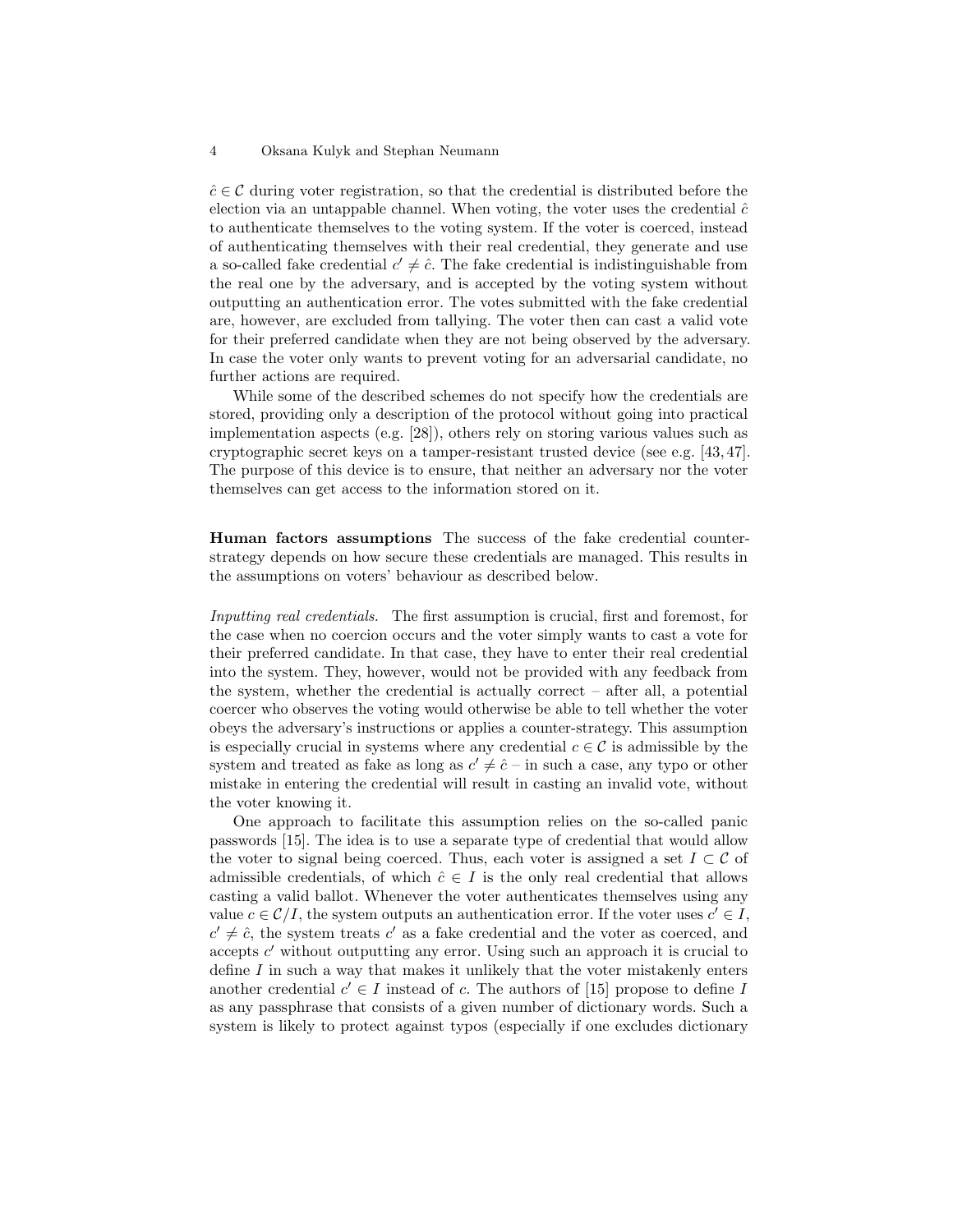words that differ from each other by a single letter, and hence, prone to being mixed up due to typos). However, it will not protect voters who do not remember the passphrase exactly, for example, not being sure about the order of the words in a passphrase. One can furthermore argue that panic passwords introduce further usability issues: as such, it is crucial to ensure that the voters understand the concept of panic passwords, namely, that out of many admissible passwords available to them, only one can be used for casting a valid ballot. Finally, if the voters are expected to generate their passwords themselves, it should be taken into account that humans often find it difficult to come up with passwords that are secure enough.

Generating fake credentials. A related assumption is required to ensure that the coerced voters are capable of applying a counter-strategy without alerting the adversary. This assumption might be easier to fulfill if the system accepts any credential  $c' \in \mathcal{C}$  as a fake credential without outputting a warning. Still, the voters need to be explained how and when they should do it. As with panic passwords, generating a convincing fake credential would also get more complicated if the voters are required to understand the rules of how panic passwords are constructed and generate one accordingly.

## 3.2 Deniable vote updating

Another method of resisting coercion is the so-called deniable vote updating. The idea is simple: while the voter might be coerced to cast a particular vote in presence of an adversary, they can cast another vote, overwriting their previous one, when the adversary is gone. This method, in particular, is relied upon in real-world Internet voting in Estonia and was deployed in the Norwegian Internet voting system between 2011 and 2013. The coercion resistance property, in particular, is achieved due to deniability of vote updating – the adversary should be unable to tell whether the voter has cast another vote, even if the voter would try to prove that they did not do it. This deniability is achieved either via restricting access to the election information, or via cryptographic solutions that enable deniability while also publishing the cast ballots for verifiability. As opposed to fake credentials-based systems, where the voting credentials are generated and distributed as a part of the voting system and specifically designed to be coercion resistant, systems based on deniable vote updating assume that an existing infrastructure is used for authenticating the voters. Such an infrastructure can be implemented via tamper-resistant trusted hardware tokens, such as smart cards in Estonia. Forwarding those types of authentication material could have severe impact to voters beyond the voting process, which lowers the risk of forwarding voting materials.

A variant of deniable vote updating is a so-called flexible vote updating. As opposed to simple vote updating that follows the last-vote-counts policy, the final ballot that is included in the tally is calculated as a function of all the ballots cast by the voter in the election, expressed by a function  $F(v_1, ..., v_n)$ . One example of such function is the proposal in [11,36], which sets  $F(v_1, ..., v_k) = \sum_{i=1}^k v_i$ . In this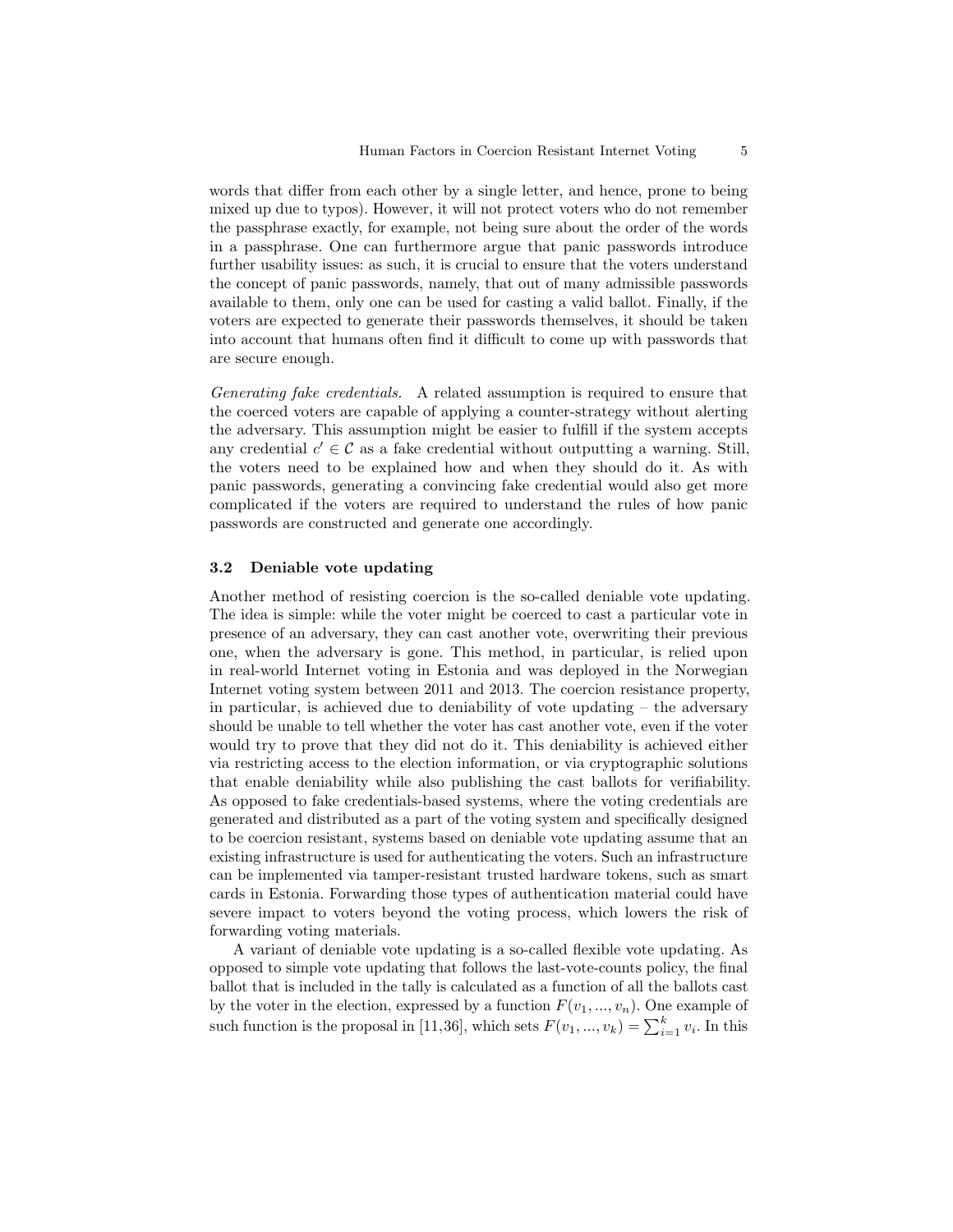way, the system ensures protection against last-minute attacks that might occur if the adversary demands that the voter casts their vote during the very last minute of the voting phase of the election, either observing the voter while they do so (including remote observation or recordings of the voting procedure provided by the voter), or checking the public election information for the ballots posted by the voter. In that case, if the voter is coerced to cast a vote for  $v_{Eve}$  using the system with flexible vote updating, they cast a ballot for  $v' = v_{Alice} - v_{Eve}$ beforehand, so that their final ballot is computed as  $v' + v_{Eve} = v_{Alice}$ .

Human factors assumptions An advantage of the deniable vote updating strategy is its initial simplicity: if the voter is not coerced, the vote casting process is no different from simpler voting systems that do not ensure coercion resistance. Even in case of coercion, the concept of voting again in order to overwrite the vote cast under coercion would most probably fit into the mental models of the voters. The simple vote updating strategy therefore only relies on one assumption:

Make sure to vote after (or before) coercion. As opposed to fake credentials approach, the deniable vote updating strategy requires the voter to take additional action in order to make sure that the adversarial vote will not be counted. Thus, in addition to ensuring that the voter has such a possibility by being free from adversarial observation, the voter should also keep in mind that they need to go through the voting process again at some point. More complexity, however, is introduced if the flexible vote updating is used. Namely, the following assumptions becomes of crucial importance:

Remember all the votes cast in the election. At the moment of casting their vote, the voter should keep track of all the votes cast in the election, including votes that they might be coerced to cast in the future.

Calculate values to cast. The voter should be able to calculate the value they should cast in order to get their preferred vote to be counted; that is, given  $v_1, \ldots, v_{k-1}$  as the votes cast in the election, the voter should be able to calculate  $v_k$  so that  $F(v_1, ..., v_k) = v_{Alice}$ .

Input  $v_k$ . Once the value  $v_k$  is calculated, the voter has to input it without making any errors.

Similar to the fake credentials strategy, the system would not be able to output all the previously cast votes on voter's request or provide any feedback on the resulting value  $F(v_1, ..., v_k)$  upon casting  $v_k$  without violating coercion resistance. Note, that the consequences in making a mistake in inputting  $v_k$  are even more severe than in the fake credential counter-strategy when voting in absence of coercion. While failing to input a correct credential can only in casting an invalid ballot that will not be counted, choosing a wrong value  $v_k$  can in worst case result in a final ballot  $v = F(v_1, ..., v_k)$  that will be counted as a valid vote for one of the candidates in the election other than Alice.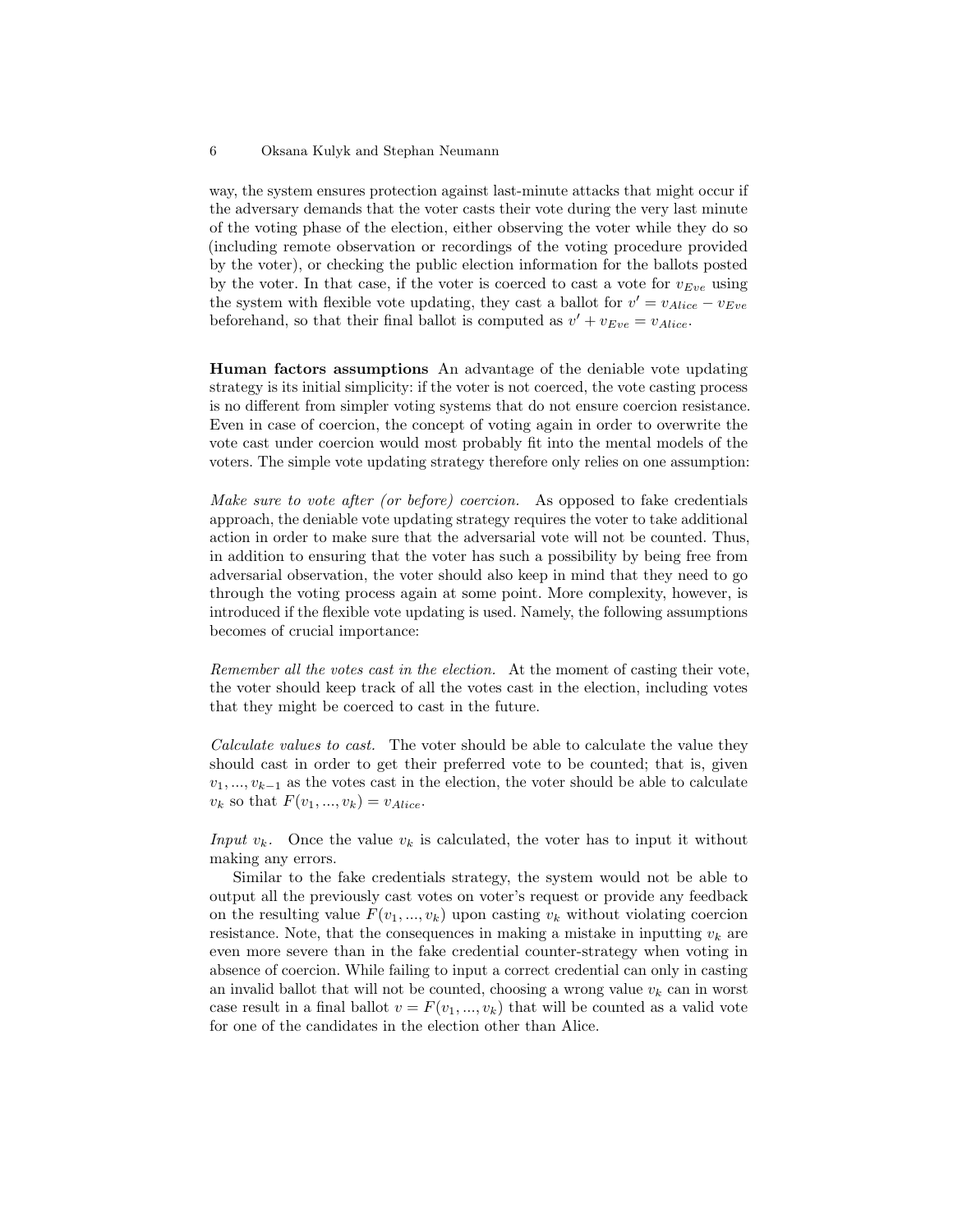Note also, that much of this complexity can be hidden behind the user interface of the voting client; as such, the system with flexible vote updating can be modified into the system with simple vote updating, if the voting client stores all the votes  $v_1, ..., v_{k-1}$  cast so far, and casts a value  $v_k$  so that  $F(v_1, ..., v_k) = v_{Alice}$  if the voter inputs "Alice" as their choice in the user interface. Such a modification, however, will make the system vulnerable to last-minute coercion. A possible solution would be to let the voter choose between simple and flexible vote updating in an election, by offering to download two different voting clients; this, however, would require further computer literacy from the voter, as well as the ability to understand the difference between the offered choices.

#### 3.3 Masking

As opposed to fake credentials and deniable vote updating counter-strategies that are aimed at nullifying the vote cast in presence of an adversary (with a possibility to change it to a vote for the voter's preferred candidate), masking enables the voter to cast their preferred vote for Alice while letting the adversary think that the same cast vote is a vote for Eve. The idea is, that before the election, the system commits to a secret masking value  $b \in \mathcal{B}$  and shares it with the voter. When casting the vote, the voter utilises a function  $M : \mathcal{B} \times \mathcal{V} \to \mathcal{V}$  to submit a masked ballot  $v_M = M(b, v_{Alice})$ , from which the value  $v_{Alice} = M^{-1}(v_m, b)$  will be extracted by the voting system. A voter who is coerced would, correspondingly, cast the same masked ballot  $v_M$  and provide the coercer with a fake masking value b' selected such as  $v_M = M(b', v_{Eve})$ . Different variants of masking strategy have been proposed, such as using  $\mathbb{Z}_n$  as a set of possible votes  $v_m$  and using a one time pad  $b \in \mathbb{Z}_n$  with  $M(v, b) := v + b$ , using permutation  $\pi$  of candidate list  $v_1,...v_L$ , with  $b = (\pi(1),...,\pi(L))$  and  $M(v_i,b) := \pi(i)$  or using a code list  $b = x_1, ..., x_L$  with a unique code assigned to each one of the candidates  $v_1, ..., v_L$ and  $M(v_i, b) := x_i$  (the so-called code voting).

Human factor assumptions The main assumption crucial for the masking counter-strategy is the voter being able to calculate the value  $v_m$  that results in a vote for an intended candidate (i.e. so that  $M^{-1}(v_m, b) = v_{Alice}$ ). This results in the following assumptions:

Recalling b. While the voter does not have to manually input the masking value during vote casting, they are expected to recall it correctly in order to perform the calculation of  $M(v_{Alice}, b)$ .

*Calculating*  $M(v_{Alice}, b)$ . Even if the voter remembers b, they are still expected to calculate the masked ballot that corresponds to their intended vote b.

Input  $v_m$ . Finally, once the value  $v_m = M(v_{Alice}, b)$  is calculated, the voter has to input it without making any errors.

Similar to the fake credential counter-strategy, the voting system would not output any feedback regarding  $M^{-1}(v_m, b)$  for a cast  $v_m$ . Similar to the deniable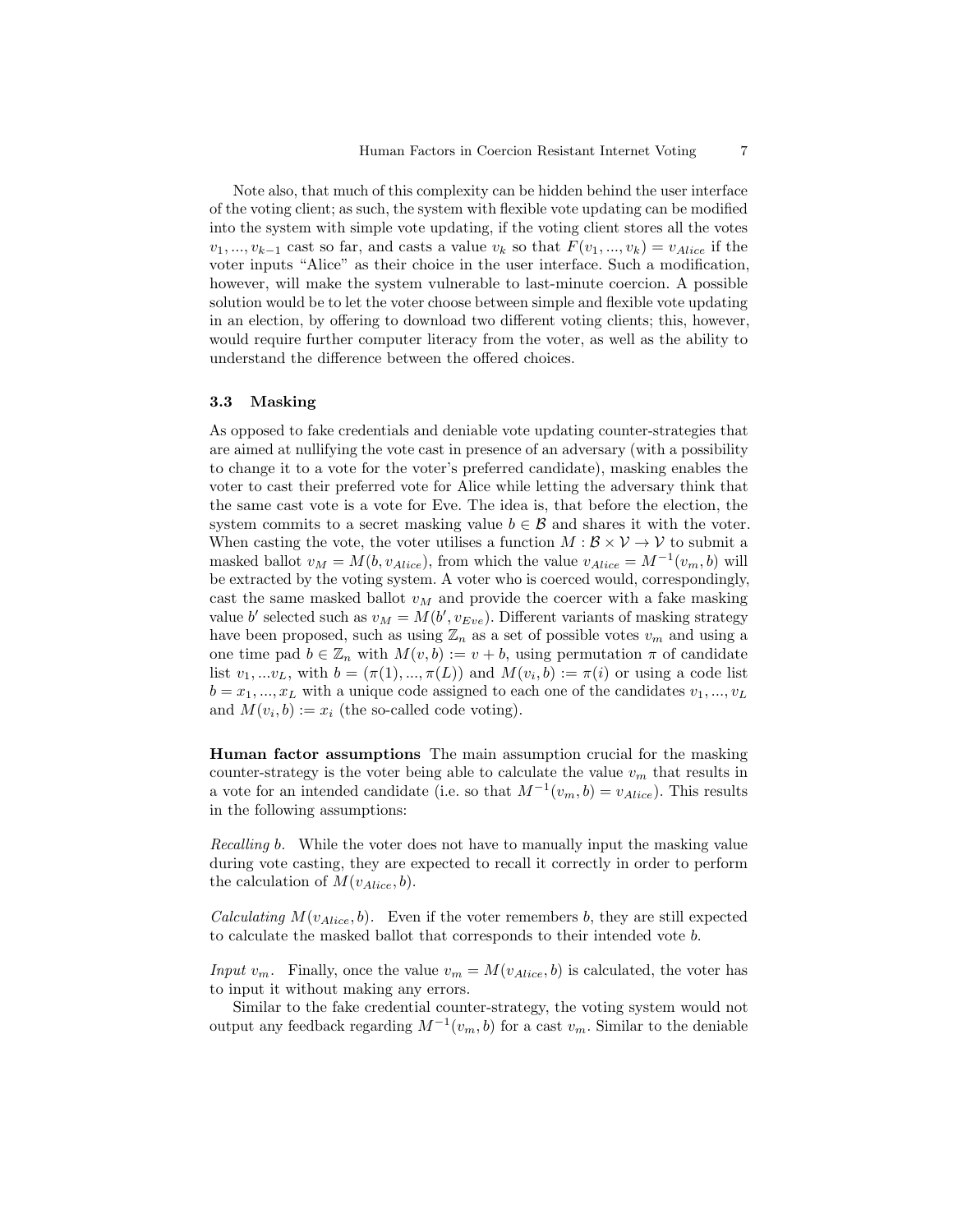vote updating strategy, failing to cast a correct masked ballot, due to mistakes either in recalling b or in calculating or inputting  $v_m$  can in worst case result in a vote being cast for another candidate that will be counted in the tally.

As one way to mitigate this assumption, the scheme in [7] proposes to use a mobile app that receives and outputs the value b from the voting system as the voter starts the voting process. As discussed above, such an approach requires a trusted mobile device and does not protect against a physically present coercer. Another solution is the code voting approach that uses paper code sheets containing printed codes for each candidate, e.g. with  $x_{Alice}$  and  $x_{Eve}$ corresponding to votes for Alice and Eve respectively. The idea is that the voter reads the code of their chosen candidate during vote casting, without having to recall it from memory. Similar to the app approach, the voter would be vulnerable against physically present adversary. However, assuming that the voter can print fake code sheets by themselves and expects the coercer to force them to vote for Eve, they could switch the codes on the fake sheets, setting  $x'_{Alice} = x_{Eve}$ and  $x'_{Eve} = x_{Alice}$ . Yet another way to ensure that the cast masked ballot is the same vote that the voter intended to cast is the use of so-called return codes. The idea is to assign a code  $r_1, ..., r_L$  to each candidate, and provide the return code sheets with codes printed on paper to the voter. After receiving a ballot with a vote for a candidate  $v_i$ , the voting system outputs a code  $r_i$  to the voter, which they should compare to the code on their return code sheet. While the use of return codes is commonly used to protect against malicious voting device, it can also be used as a help for the voter to ensure that they input the correct masked ballot. In order to avoid coercion, however, the voter would have to fake the return code sheet, assuming a certain level of computer skills.

## 4 Discussion

Following the description of counter-strategies and their related assumptions, we discuss the human factors related with applying the counter-strategies and make recommendations on designing coercion resistant systems.

## 4.1 Identified human factors and challenges

As the discussion of different counter-strategies revealed, there is a number of issues related to human factors that need to be addressed for ensuring proper use of coercion resistant voting systems, with some of these issues known from usable security research in other domains (see e.g. [51, 60]). These issues can be clustered as follows.

Unrealistic assumptions The complexity of the proposed counter-strategies is a significant issue that could potentially prevent the voters from applying these counter-strategies correctly. As such, they tend to require capabilities that are difficult or impossible to attain, such as being able to remember long, random-looking credentials or to input them on their first try without any errors.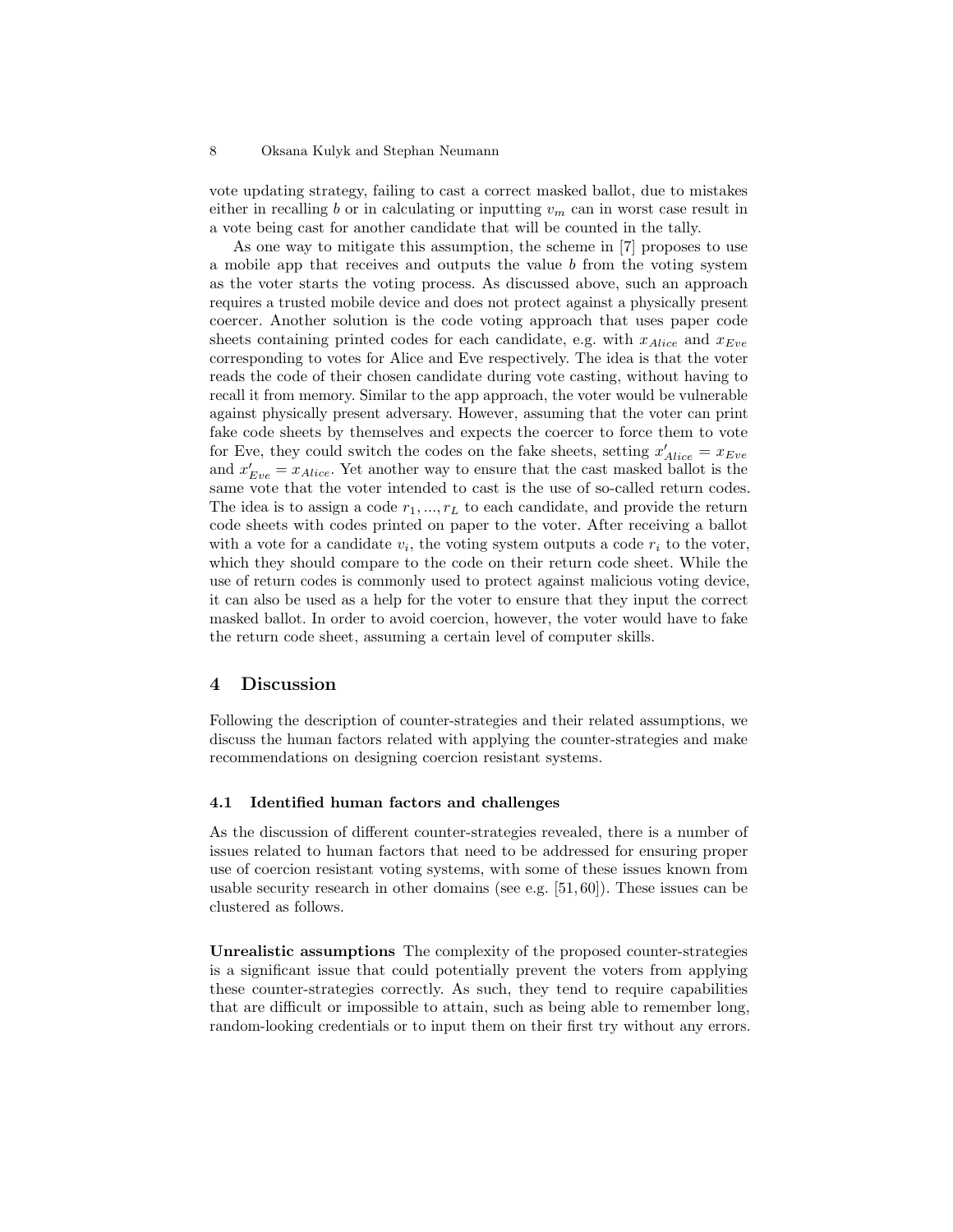While these limitations have been acknowledged in previous research, often by the authors of the proposed schemes, the suggested methods to aid the voters in their task either had to rely on additional security assumptions such as trusted hardware, or introduced further complexity for the voters.

Self-efficacy issues Even if the voters are actually capable to apply a counterstrategy, a seeming complexity of the process might still discourage them from it. This leads to lack of self-efficacy: even if the system actually provides ways for the voters to protect themselves against coercion, the voters might still feel helpless and unable to do so. Such lack of self-efficacy has been identified as an issue in other aspects of electronic voting that require actions from the voter that are unfamiliar to them from paper-based voting, such as verifying the integrity of one's cast vote [37]). This issue, however, might be even more crucial for coercion resistance, since the voter is under additional stress from coercion and the consequences of failure are potentially higher. If the voter tries to apply a counter-strategy and fails, they might face repercussions from the adversary. Even in the vote buying scenario, where the voter does not suffer any negative repercussions, but instead does not get his pay from the adversary, the voter might consider it a more rational decision to obey the adversary, if they do not see their vote as valuable enough.

Limited interactive feedback As opposed to voting in general, the system cannot provide feedback on the status of vote casting (e.g. whether the voter is applying a counter-strategy or not). All the explanations and voter instructions have to be provided in a non-interactive form, that is, they should not depend on the actions of the voter and whether they apply the counter-strategy.

Trust and acceptance Even in absence of coercion, the voters have to change their vote casting procedure, often to incorporate non-intuitive elements, such as entering a masked value instead of their vote, having to remember all the previously cast votes when updating, or remembering and distinguishing between different kinds of credentials. If explicit instructions to avoid coercion are provided, the voter might be altered and distrust the system. On the other hand, mentions of increased security of the system might make the voters accept the system more, once they are provided an explanation of the risks that are present in Internet voting and that the system is designed to protect against (see [35, 40] for related studies on the concept of cast-as-intended verifiability).

## 4.2 Recommendations

Considering the identified human factors and challenges, we propose a set of recommendations for future implementations of coercion resistant voting systems.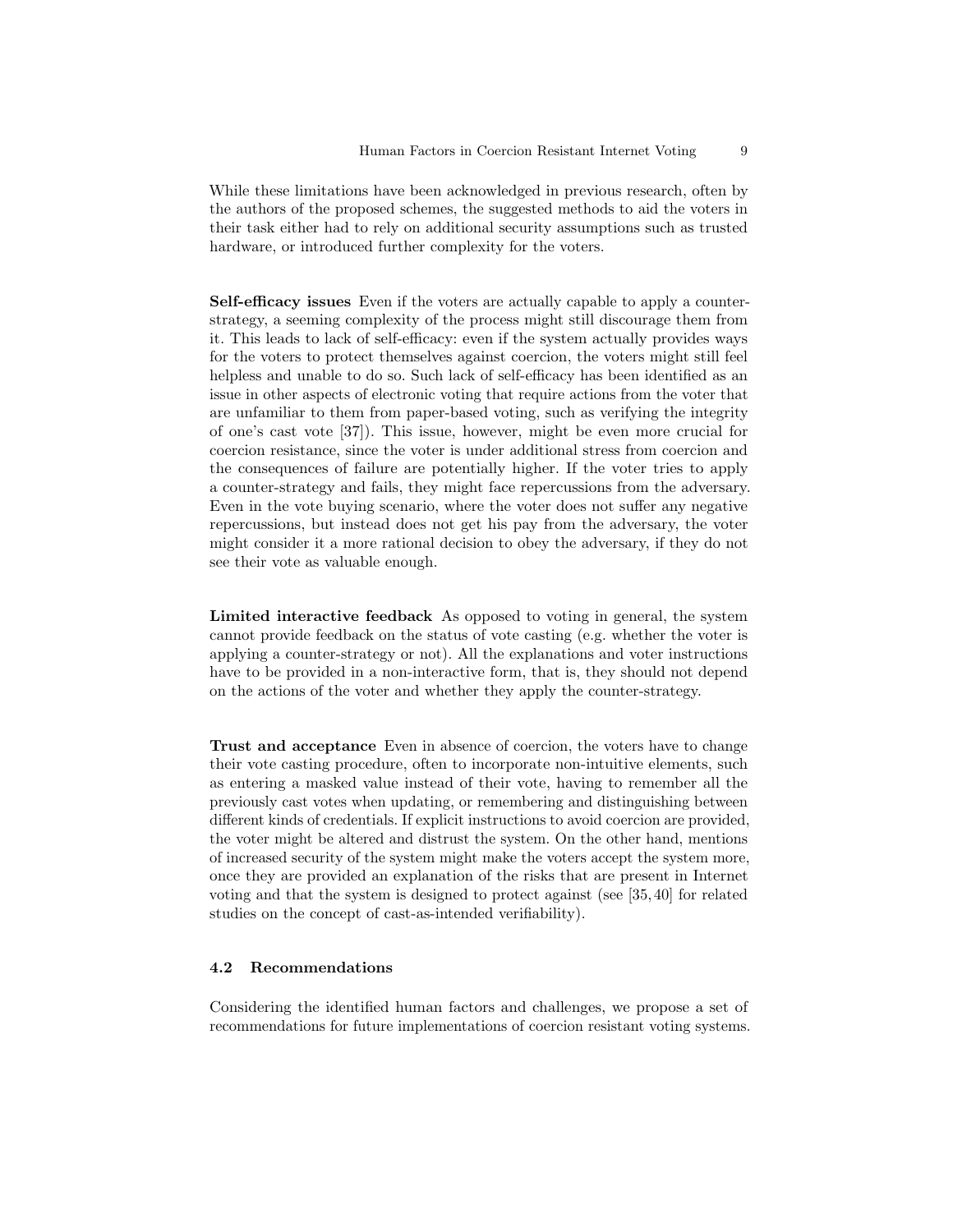Involve the user Involving the user in the development of security-critical systems has been widely recommended in usable security research, including research on usability of electronic voting systems [46]. This is especially relevant when the assumptions on voters' capabilities are inherent in the cryptographic protocol, and any improvements after the system is implemented will most likely come with a change to the security model assumed in the initial scheme. Considering usability from the beginning of the development, including getting iterative feedback for the system prototypes from the users, would therefore help to identify potential issues early. This feedback can furthermore be used to design new counter-strategies that are more aligned with mental models of potential voters.

Provide aids The counter-strategies presented above rely on the voter remembering certain secrets, be it their real credential, votes cast previously in the election, or masking value. While the voter could write them down and use as a reference during vote casting, this could be an issue with over-the-shoulder coercion, where the adversary can observe the whole voter environment. For such a scenario, the secrets should be explicitly designed easy to remember (but at the same time, not easy to guess to the adversary). The voter should furthermore be provided with guidelines on how to remember these secrets, e.g. based on memorisation strategies for PINs [23].

In addition to secrets individual to each voter, there is also a need to remember the steps of counter-strategy, e.g. the rules of generating panic passwords, or general instructions on how and when the counter-strategy can be applied. A number of counter-strategies furthermore require the voter to perform some calculations, such as generating a panic password according to a set list of rules, or performing mathematical calculations, such as the XOR-function with the masking value or the sum of all the ballots cast within election so far. Moreover, several of these calculations also have to be performed during coercion-free voting. As the system can only provide limited feedback, the voter will not notice if they make a mistake in these calculations and thereby accidentally cast a ballot for a wrong candidate.

In case the secrets such as credentials or masking values are sent to the voter as voting materials, either via email or paper post, the voter should be able to fake these materials in case the coercer demands access to them.

As mentioned above, aids to these fundamental components of coercion resistant voting systems cannot be presented in an interactive way to the voter. Furthermore, in a scenario with the physical presence of the adversary, even non-interactive supplementary materials (e.g. paper-based instructions) cannot be used, as the adversary will demand the voter to put them away. We therefore propose that early in the development process, user studies are carried out in order to align voting system specifics and requirements with voter capabilities. The introduction of new voting systems, possibly related to new concepts such as coercion resistance, shall be conducted by incorporating accompanying awareness and education campaigns. One should, however, be careful in ensuring that the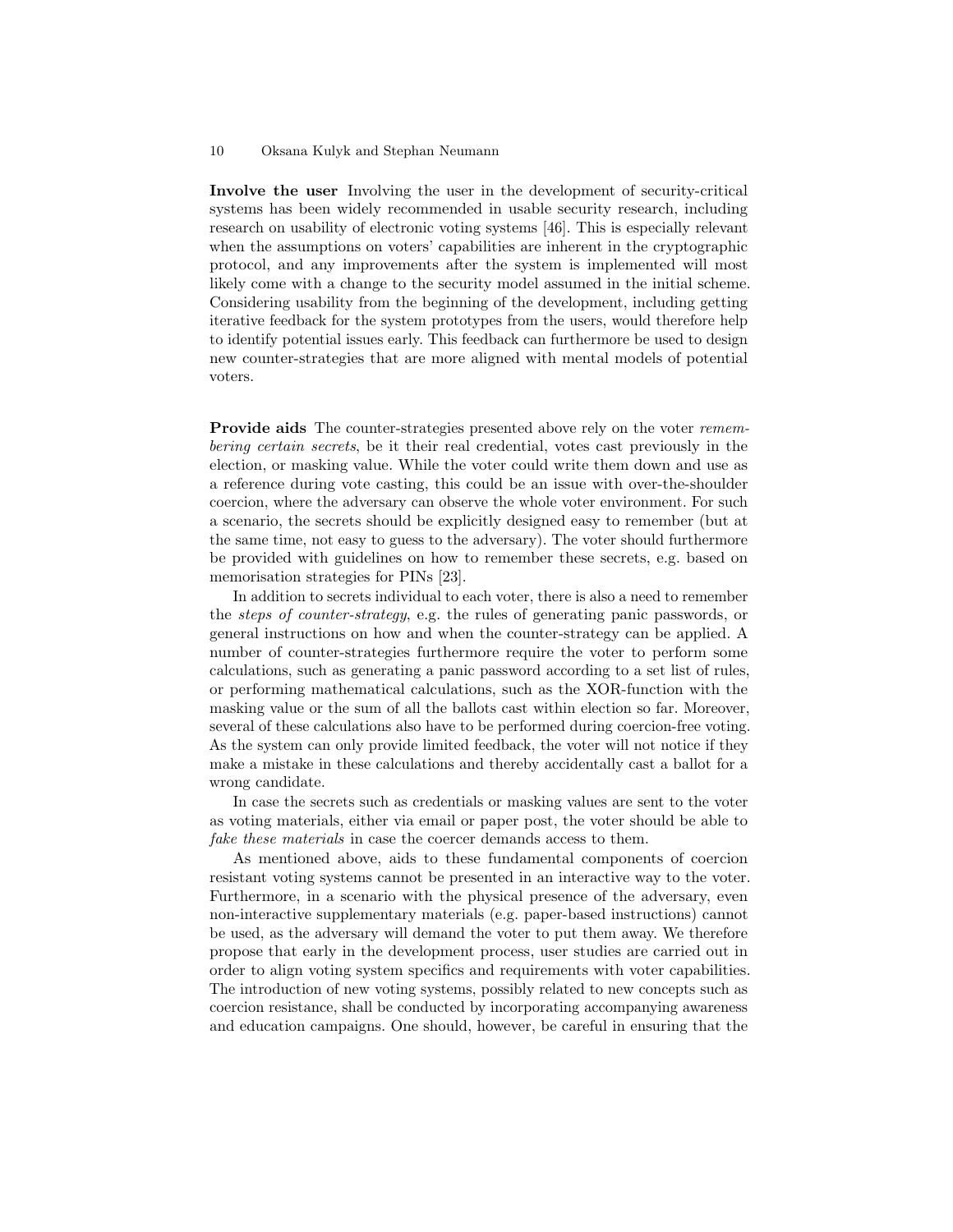inclusion of this additional information will not overwhelm the voter or make them distrust the system. It shall be emphasized here that previous research has proven that voters tend to accept and manage slightly more complex processes if this results in an increase of voting security [35]. By involving voters early in the process and providing them continuous support throughout the election, we mitigate the risks that come with the limited voter feedback of coercion resistant voting systems.

Do not over-rely on technology The unrealistic assumptions of the coercion resistant schemes show that the problem of coercion in remote voting is unlikely to be solved only by technology. Even if a usable solution is found, it is not guaranteed that the voter is capable of actually applying the solution, especially given the high-stress situation of coercion. When implementing the internet voting system, even the one that is designed to provide coercion resistance protection, one needs to be of the limitations of such protection, and include non-technological measures to prevent voter coercion and vote buying.

Consider implementing means for detecting coercion For some of the counter-strategies, the information available to the election officials might reveal some insights on whether coercion was attempted. This would include presence of votes with invalid credentials (for the fake credentials counter-strategy), unusually frequent vote updating (for deniable vote updating) or invalid ballots (for deniable vote updating or masking). The concept of coercion evidence [21] was designed to provide this feature specifically. Such a feature could be a valuable tool in enabling the coerced voters to signal abuse to the authorities. At the same time, it can lead to false positives, such as voters making mistakes during coercion-free voting e.g. by entering an invalid credential, or malicious voters who misuse the coercion detection mechanisms to undermine the legitimacy of the election and the trust of the electoral system. One way to resolve this would be enabling to track the potential coercion attempts back to the individual voters. In that case, however, potential privacy issues have to be considered.

## 5 Conclusions

It is difficult to ensure coercion resistance in e-voting systems, as even the solutions that propose cryptographic protocols are hard to implement in a way that the voters are able to used them effectively. This is evidenced e.g. from the real-world applications of Internet voting systems, where it is either assumed that no coercion takes place (i.e. there are other safeguards in society that protect against this), or some form of protection against coercion is implemented at the cost of verifiability (e.g. deniable vote updating in Estonia and Norway). Given the issues outlined in the paper, designing a practical and usable coercion resistant scheme is a challenge.

It, however, has to be noted, that coercion cannot be fully excluded via traditional in polling-place voting as well, including traditional paper ballots. The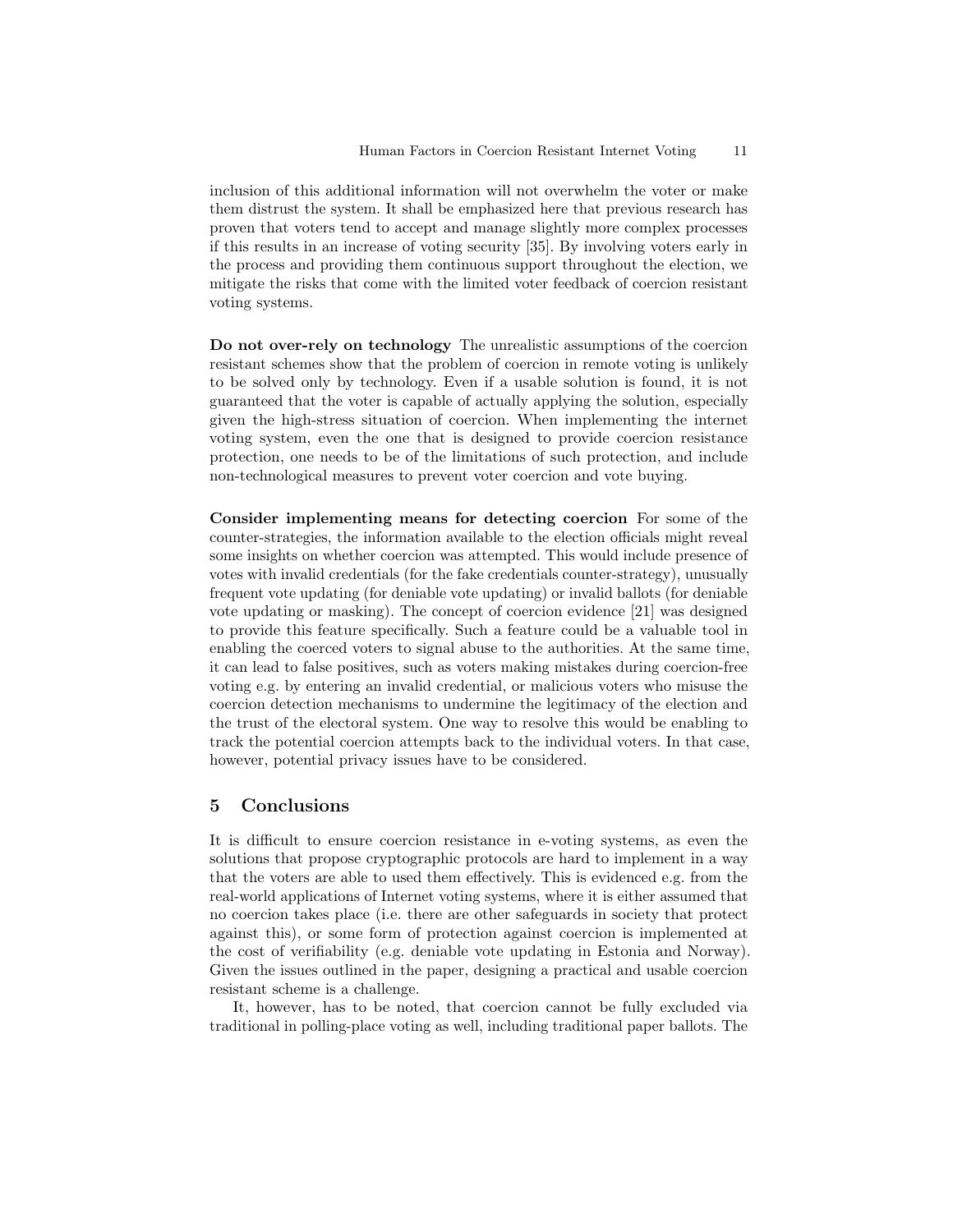possibility of so-called "ballot selfies", which would be even harder to prevent as new devices such as smart watches and other wearables that are capable of recording and are harder to detect are becoming wide-spread. For these reasons, Benaloh in particular argued [9] that the techniques to achieve coercion resistance in Internet voting might be of greater help in preventing coercion than simply relying on safety of voting booths. An important direction of future work is therefore developing solutions for the aforementioned human factor-related challenges, including implementations of existing cryptographic schemes, their evaluation via empirical studies and development of new schemes that allow for counter-strategies more suitable for practical use.

A particular challenge is to integrate the coercion resistant property with verifiability, ensuring that the voters can also verify that their vote has been counted correctly. Such an integration is particularly challenging, as the voter should not be able to use the results of verification to construct a proof of how they voted to the adversary. While a few works consider providing verifiability in coercion resistant voting (see e.g. [49]), further investigation into the investigation of human factors involved in ensuring both of these properties is needed.

An interesting further direction of future work is studying the perception of the voters of risk and benefit trade-offs that come from applying coercion resistant strategies, as well as cross-cultural studies investigating the perceptions of these trade-offs in different societies. We furthermore did not consider other technical issues with implementing coercion resistant systems, such as the need to implement an untappable channel between the voter and the voting server (see [33] for an overview and discussion of such issues), which would have to be considered in relation to the human factors as well.

# References

- 1. Achenbach, D., Kempka, C., Löwe, B., Müller-Quade, J.: Improved coercion-resistant electronic elections through deniable re-voting. JETS: USENIX Journal of Election Technology and Systems  $3(2)$ , 26–45 (2015)
- 2. Araújo, R., Barki, A., Brunet, S., Traoré, J.: Remote electronic voting can be efficient, verifiable and coercion-resistant. In: International Conference on Financial Cryptography and Data Security. pp. 224–232. Springer (2016)
- 3. Araujo, R., Foulle, S., Traoré, J.: A practical and secure coercion-resistant scheme for internet voting. In: Towards Trustworthy Elections, pp. 330–342. Springer (2010)
- 4. Araújo, R., Rajeb, N.B., Robbana, R., Traoré, J., Youssfi, S.: Towards practical and secure coercion-resistant electronic elections. In: International Conference on Cryptology and Network Security. pp. 278–297. Springer (2010)
- 5. Araújo, R., Traoré, J.: A practical coercion resistant voting scheme revisited. In: International Conference on E-Voting and Identity. pp. 193–209. Springer (2013)
- 6. Aziz, A.: Coercion-resistant e-voting scheme with blind signatures. In: 2019 Cybersecurity and Cyberforensics Conference (CCC). pp. 143–151. IEEE (2019)
- 7. Backes, M., Gagné, M., Skoruppa, M.: Using mobile device communication to strengthen e-voting protocols. In: Proceedings of the 12th ACM workshop on Workshop on privacy in the electronic society. pp. 237–242. ACM (2013)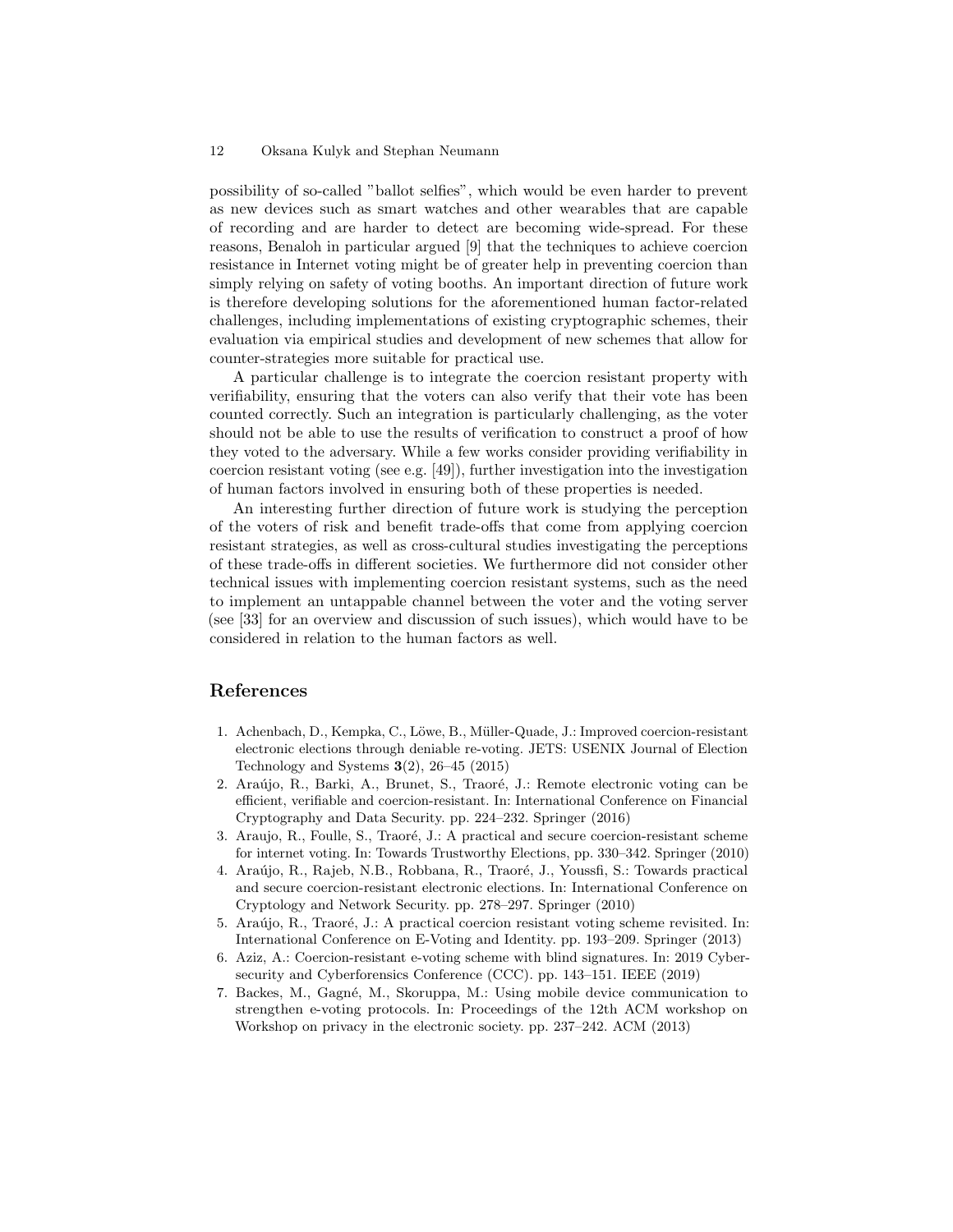- 8. Basin, D., Radomirovic, S., Schmid, L.: Alethea: A provably secure random sample voting protocol. In: 2018 IEEE 31st Computer Security Foundations Symposium (CSF). pp. 283–297. IEEE (2018)
- 9. Benaloh, J.: Rethinking voter coercion: The realities imposed by technology. In: Presented as part of the 2013 Electronic Voting Technology Workshop/Workshop on Trustworthy Elections (2013)
- 10. Benaloh, J., Moran, T., Naish, L., Ramchen, K., Teague, V.: Shuffle-sum: coercionresistant verifiable tallying for stv voting. IEEE Transactions on Information Forensics and Security  $4(4)$ , 685–698 (2009)
- 11. Bernhard, D., Kulyk, O., Volkamer, M.: Security proofs for participation privacy, receipt-freeness and ballot privacy for the helios voting scheme. In: Proceedings of the 12th International Conference on Availability, Reliability and Security. p. 1. ACM (2017)
- 12. Bursuc, S., Grewal, G.S., Ryan, M.D.: Trivitas: Voters directly verifying votes. In: International Conference on E-Voting and Identity. pp. 190–207. Springer (2011)
- 13. Chaidos, P., Cortier, V., Fuchsbauer, G., Galindo, D.: Beleniosrf: A non-interactive receipt-free electronic voting scheme. In: Proceedings of the 2016 ACM SIGSAC Conference on Computer and Communications Security. pp. 1614–1625. ACM (2016)
- 14. Chen, G., Wu, C., Han, W., Chen, X., Lee, H., Kim, K.: A new receipt-free voting scheme based on linkable ring signature for designated verifiers. In: 2008 International Conference on Embedded Software and Systems Symposia. pp. 18–23. IEEE (2008)
- 15. Clark, J., Hengartner, U.: Selections: Internet voting with over-the-shoulder coercionresistance. In: International Conference on Financial Cryptography and Data Security. pp. 47–61. Springer (2011)
- 16. Clarkson, M.R., Chong, S., Myers, A.C.: Civitas: Toward a secure voting system. In: 2008 IEEE Symposium on Security and Privacy (sp 2008). pp. 354–368. IEEE (2008)
- 17. Dossogne, J., Lafitte, F.: Mental voting booths. In: Nordic Conference on Secure IT Systems. pp. 82–97. Springer (2011)
- 18. Essex, A., Clark, J., Hengartner, U.: Cobra: Toward concurrent ballot authorization for internet voting. In: EVT/WOTE. p. 3 (2012)
- 19. George, V., Sebastian, M.: An efficient homomorphic coercion resistant voting scheme using hierarchical binary search tree. In: 2009 WRI World Congress on Computer Science and Information Engineering. vol. 1, pp. 502–507. IEEE (2009)
- 20. Gjøsteen, K.: The norwegian internet voting protocol. In: International Conference on E-Voting and Identity. pp. 1–18. Springer (2011)
- 21. Grewal, G.S., Ryan, M.D., Bursuc, S., Ryan, P.Y.: Caveat coercitor: Coercionevidence in electronic voting. In: 2013 IEEE Symposium on Security and Privacy. pp. 367–381. IEEE (2013)
- 22. Grontas, P., Pagourtzis, A., Zacharakis, A.: Coercion resistance in a practical secret voting scheme for large scale elections. In: 2017 14th International Symposium on Pervasive Systems, Algorithms and Networks & 2017 11th International Conference on Frontier of Computer Science and Technology & 2017 Third International Symposium of Creative Computing (ISPAN-FCST-ISCC). pp. 514–519. IEEE (2017)
- 23. Gutmann, A., Renaud, K., Volkamer, M.: Nudging bank account holders towards more secure pin management. International Journal of Internet Technology and Secured Transactions 4(2), 380–386 (2015)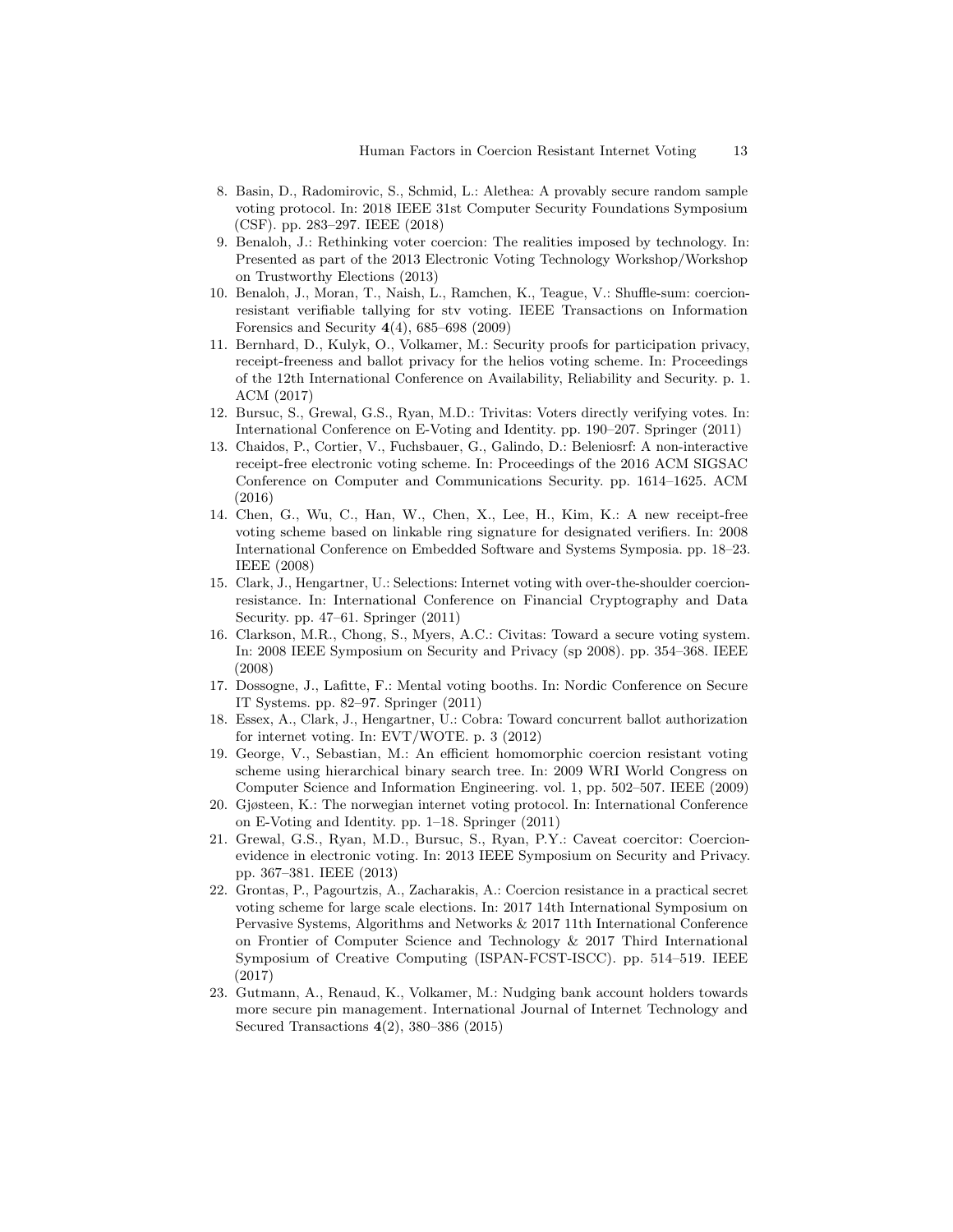- 14 Oksana Kulyk and Stephan Neumann
- 24. Haghighat, A.T., Dousti, M.S., Jalili, R.: An efficient and provably-secure coercionresistant e-voting protocol. In: 2013 Eleventh Annual Conference on Privacy, Security and Trust. pp. 161–168. IEEE (2013)
- 25. Heiberg, S., Martens, T., Vinkel, P., Willemson, J.: Improving the verifiability of the estonian internet voting scheme. In: International Joint Conference on Electronic Voting. pp. 92–107. Springer (2016)
- 26. Hirt, M., Sako, K.: Efficient receipt-free voting based on homomorphic encryption. In: International Conference on the Theory and Applications of Cryptographic Techniques. pp. 539–556. Springer (2000)
- 27. Iovino, V., Rial, A., Rønne, P.B., Ryan, P.Y.: Using selene to verify your vote in jcj. In: International Conference on Financial Cryptography and Data Security. pp. 385–403. Springer (2017)
- 28. Juels, A., Catalano, D., Jakobsson, M.: Coercion-resistant electronic elections. In: Proceedings of the 2005 ACM workshop on Privacy in the electronic society. pp. 61–70. ACM (2005)
- 29. Juels, A., Catalano, D., Jakobsson, M.: Coercion-resistant electronic elections. In: Towards Trustworthy Elections, pp. 37–63. Springer (2010)
- 30. Kiayias, A., Zacharias, T., Zhang, B.: End-to-end verifiable elections in the standard model. In: Annual International Conference on the Theory and Applications of Cryptographic Techniques. pp. 468–498. Springer (2015)
- 31. Kim, S., Oh, H.: A new universally verifiable and receipt-free electronic voting scheme using one-way untappable channels. In: Advanced Workshop on Content Computing. pp. 337–345. Springer (2004)
- 32. Koenig, R., Haenni, R., Fischli, S.: Preventing board flooding attacks in coercionresistant electronic voting schemes. In: IFIP International Information Security Conference. pp. 116–127. Springer (2011)
- 33. Krips, K., Willemson, J.: On practical aspects of coercion-resistant remote voting systems. In: International Joint Conference on Electronic Voting. pp. 216–232. Springer (2019)
- 34. Krzywiecki, L., Kutylowski, M.: Lagrangian e-voting: Verifiability on demand and strong privacy. In: International Conference on Trust and Trustworthy Computing. pp. 109–123. Springer (2010)
- 35. Kulyk, O., Neumann, S., Budurushi, J., Volkamer, M.: Nothing comes for free: How much usability can you sacrifice for security? IEEE Security & Privacy (2017)
- 36. Kulyk, O., Teague, V., Volkamer, M.: Extending helios towards private eligibility verifiability. In: International Conference on E-Voting and Identity. pp. 57–73. Springer (2015)
- 37. Kulyk, O., Volkamer, M.: Usability is not enough: Lessons learned from human factors in security research for verifiability. E-Vote-ID 2018 p. 66 (2018)
- 38. Kutyłowski, M., Zagórski, F.: Verifiable internet voting solving secure platform problem. In: International Workshop on Security. pp. 199–213. Springer (2007)
- 39. Locher, P., Haenni, R., Koenig, R.E.: Coercion-resistant internet voting with everlasting privacy. In: International Conference on Financial Cryptography and Data Security. pp. 161–175. Springer (2016)
- 40. Marky, K., Kulyk, O., Renaud, K., Volkamer, M.: What did i really vote for? on the usability of verifiable e-voting schemes. In: Proceedings of the 2018 CHI Conference on Human Factors in Computing Systems. p. 176. ACM (2018)
- 41. Neji, W., Blibech, K., Rajeb, N.B.: Incoercible fully-remote electronic voting protocol. In: International Conference on Networked Systems. pp. 355–369. Springer (2017)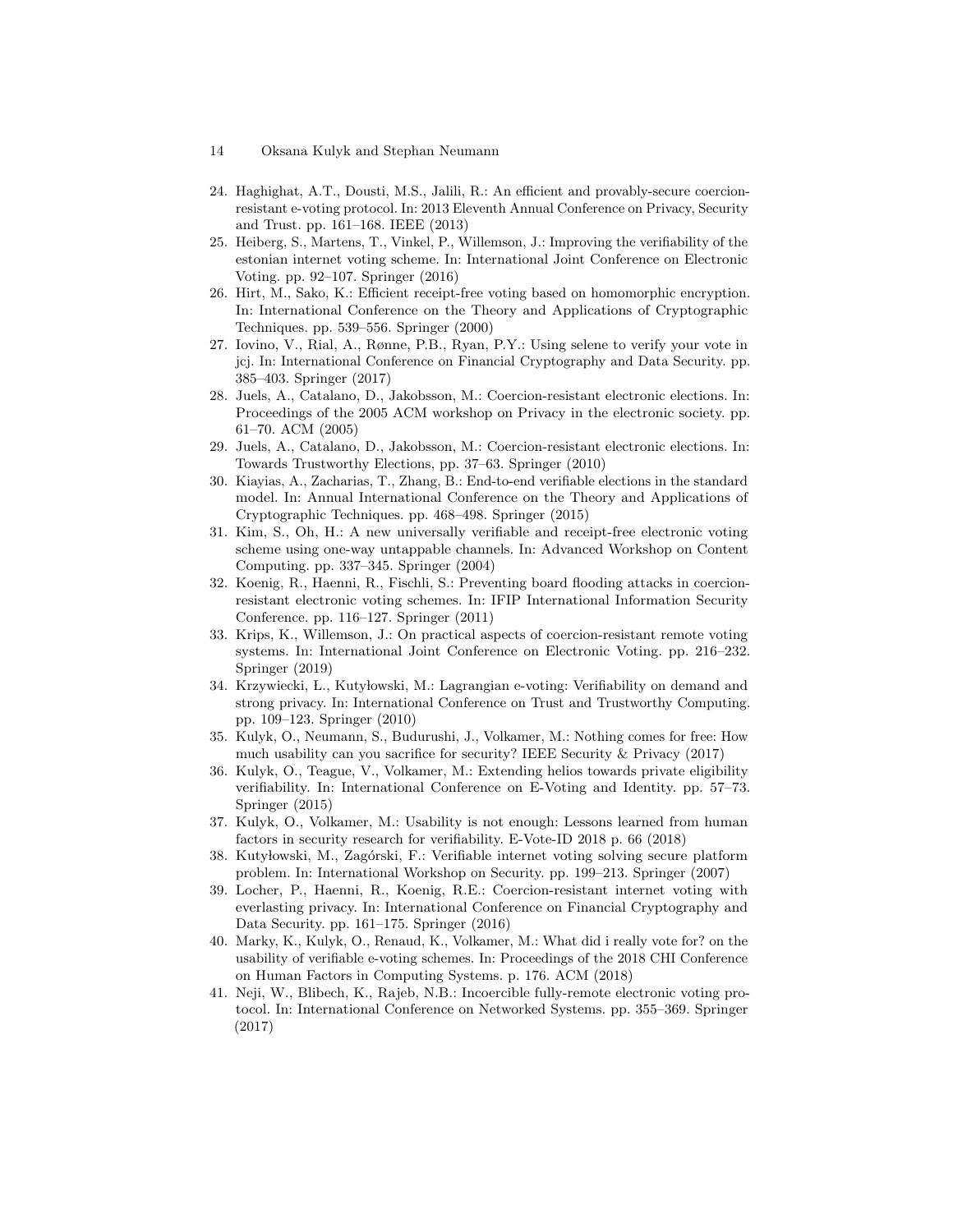- 42. Neto, A.S., Leite, M., Araújo, R., Mota, M.P., Neto, N.C.S., Traoré, J.: Usability considerations for coercion-resistant election systems. In: Proceedings of the 17th Brazilian Symposium on Human Factors in Computing Systems. p. 40. ACM (2018)
- 43. Neumann, S., Volkamer, M.: Civitas and the real world: problems and solutions from a practical point of view. In: 2012 Seventh International Conference on Availability, Reliability and Security. pp. 180–185. IEEE (2012)
- 44. Nguyen, T.A.T., Dang, T.K.: A practical solution against corrupted parties and coercers in electronic voting protocol over the network. In: Information and Communication Technology-EurAsia Conference. pp. 11–20. Springer (2013)
- 45. Nguyen Thi, A.T., Dang, T.K.: Enhanced security in internet voting protocol using blind signatures and dynamic ballots. In: Proceedings of the 14th International Conference on Information Integration and Web-based Applications & Services. pp. 278–281. ACM (2012)
- 46. Olembo, M.M., Volkamer, M.: E-voting system usability: Lessons for interface design, user studies, and usability criteria. In: Human-Centered System Design for Electronic Governance, pp. 172–201. IGI Global (2013)
- 47. Patachi, Ş., Schürmann, C.: Eos a universal verifiable and coercion resistant voting protocol. In: International Joint Conference on Electronic Voting. pp. 210–227. Springer (2017)
- 48. Rønne, P.B., Atashpendar, A., Gjøsteen, K., Ryan, P.Y.: Short paper: Coercionresistant voting in linear time via fully homomorphic encryption. In: International Conference on Financial Cryptography and Data Security. pp. 289–298. Springer (2019)
- 49. Ryan, P.Y., Rønne, P.B., Iovino, V.: Selene: Voting with transparent verifiability and coercion-mitigation. In: International Conference on Financial Cryptography and Data Security. pp. 176–192. Springer (2016)
- 50. Sako, K., Kilian, J.: Receipt-free mix-type voting scheme. In: International Conference on the Theory and Applications of Cryptographic Techniques. pp. 393–403. Springer (1995)
- 51. Sasse, M.A., Flechais, I.: Usable security: Why do we need it? how do we get it? O'Reilly (2005)
- 52. Schläpfer, M., Haenni, R., Koenig, R., Spycher, O.: Efficient vote authorization in coercion-resistant internet voting. In: International Conference on E-Voting and Identity. pp. 71–88. Springer (2011)
- 53. Shirazi, F., Neumann, S., Ciolacu, I., Volkamer, M.: Robust electronic voting: Introducing robustness in civitas. In: 2011 International Workshop on Requirements Engineering for Electronic Voting Systems. pp. 47–55. IEEE (2011)
- 54. Smart, M., Ritter, E.: Remote electronic voting with revocable anonymity. In: International Conference on Information Systems Security. pp. 39–54. Springer (2009)
- 55. Smart, M., Ritter, E.: True trustworthy elections: remote electronic voting using trusted computing. In: International Conference on Autonomic and Trusted Computing. pp. 187–202. Springer (2011)
- 56. Sodiya, A.S., Onashoga, S., Adelani, D.: A secure e-voting architecture. In: 2011 Eighth International Conference on Information Technology: New Generations. pp. 342–347. IEEE (2011)
- 57. Souheib, Y., Stephane, D., Riadh, R.: Watermarking in e-voting for large scale election. In: 2012 International Conference on Multimedia Computing and Systems. pp. 130–133. IEEE (2012)